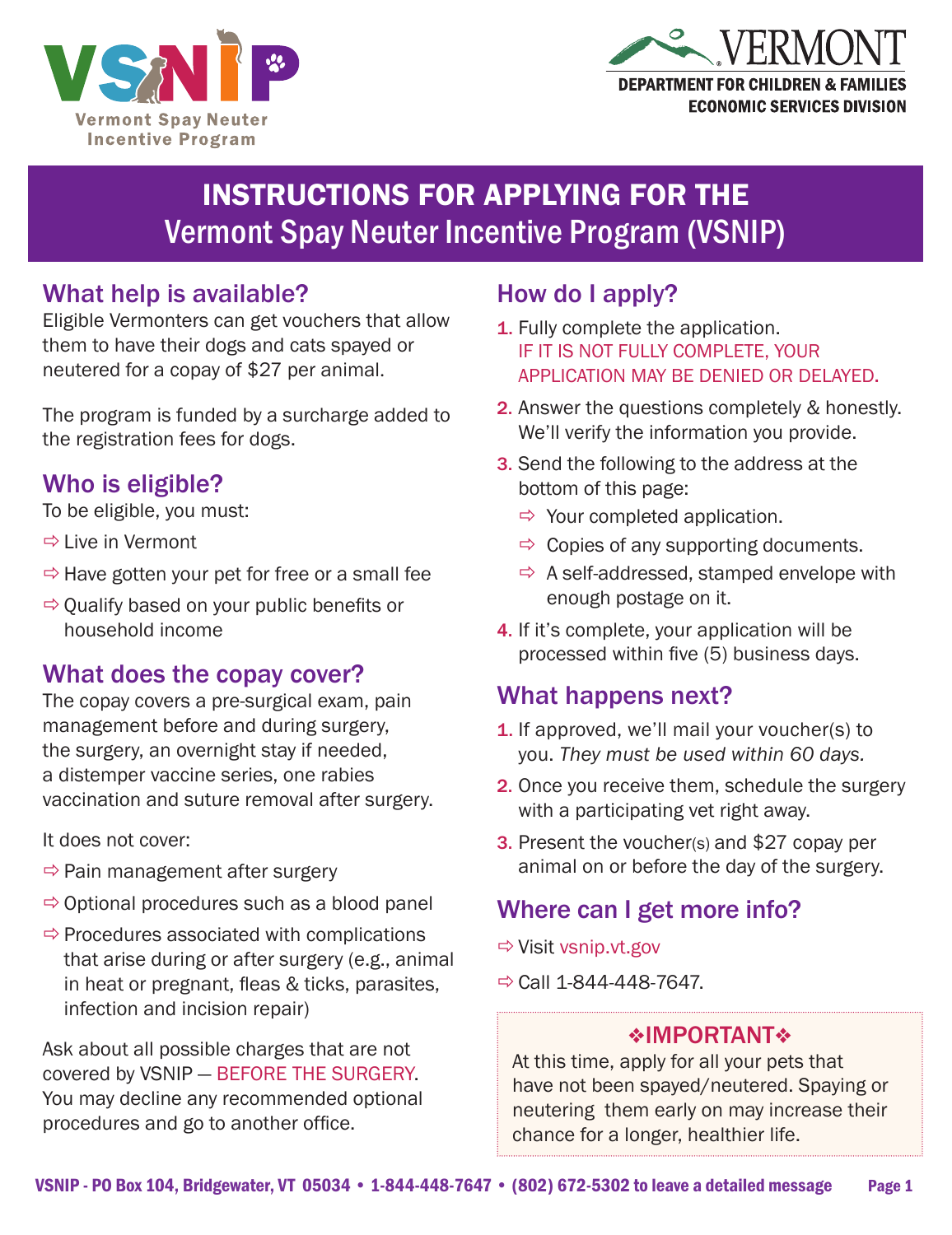| <b>ADMINISTRATIVE</b><br><b>USE ONLY:</b>                                                          |                                                                                                                  | <b>CASE NUMBER</b>                                    |                       | APPROVED BY                     |                                     |                                 | DATE APPROVED             |  |  |  |  |  |
|----------------------------------------------------------------------------------------------------|------------------------------------------------------------------------------------------------------------------|-------------------------------------------------------|-----------------------|---------------------------------|-------------------------------------|---------------------------------|---------------------------|--|--|--|--|--|
| <b>APPLICANT INFORMATION</b>                                                                       |                                                                                                                  |                                                       |                       |                                 |                                     |                                 |                           |  |  |  |  |  |
|                                                                                                    |                                                                                                                  | Applicant's name (only one applicant per application) |                       |                                 | Date of birth (mm/dd/yyyy)          |                                 | Last 4 digits of SSN      |  |  |  |  |  |
|                                                                                                    | Physical address (street & house number, town, state & zip code)                                                 |                                                       |                       |                                 |                                     |                                 |                           |  |  |  |  |  |
| Mailing address if different (PO box/street & house number, town, state, & zip code)               |                                                                                                                  |                                                       |                       |                                 |                                     |                                 |                           |  |  |  |  |  |
|                                                                                                    |                                                                                                                  |                                                       |                       |                                 |                                     |                                 |                           |  |  |  |  |  |
|                                                                                                    | Phone number (with area code)                                                                                    |                                                       | Email address         |                                 |                                     |                                 |                           |  |  |  |  |  |
| <b>ANIMAL INFORMATION</b>                                                                          |                                                                                                                  |                                                       |                       |                                 |                                     |                                 |                           |  |  |  |  |  |
| YOU MUST provide the details below for all animals you're applying for. Use extra paper if needed. |                                                                                                                  |                                                       |                       |                                 |                                     |                                 |                           |  |  |  |  |  |
| 1                                                                                                  | Name:                                                                                                            |                                                       | $\Box$ Cat $\Box$ Dog |                                 | $\Box$ Male $\Box$ Female<br>Color: |                                 | Age: Years ___ Months __  |  |  |  |  |  |
|                                                                                                    | How did you get this animal? $\Box$ Got for free $\Box$ Bought/adopted $-$ If you paid, how much did you pay? \$ |                                                       |                       |                                 |                                     |                                 |                           |  |  |  |  |  |
|                                                                                                    | Who did you get this animal from? You MUST name a person or shelter. You cannot list Facebook or Craiglist.      |                                                       |                       |                                 |                                     |                                 |                           |  |  |  |  |  |
|                                                                                                    | Name of person/shelter:                                                                                          |                                                       |                       |                                 | Phone number of person/shelter:     |                                 |                           |  |  |  |  |  |
|                                                                                                    | DOGS ONLY:<br>Weight<br><b>Breed</b>                                                                             |                                                       |                       |                                 | License#                            |                                 |                           |  |  |  |  |  |
|                                                                                                    | Name:                                                                                                            |                                                       | $\Box$ Cat $\Box$ Dog | $\Box$ Male $\Box$ Female       |                                     | Color:                          | Age: Years ___ Months __  |  |  |  |  |  |
|                                                                                                    | How did you get this animal? $\Box$ Got for free $\Box$ Bought/adopted $-$ If you paid, how much did you pay? \$ |                                                       |                       |                                 |                                     |                                 |                           |  |  |  |  |  |
| $\overline{\mathbf{2}}$                                                                            | Who did you get this animal from? You MUST name a person or shelter. You cannot list Facebook or Craiglist.      |                                                       |                       |                                 |                                     |                                 |                           |  |  |  |  |  |
|                                                                                                    | Name of person/shelter:                                                                                          |                                                       |                       | Phone number of person/shelter: |                                     |                                 |                           |  |  |  |  |  |
|                                                                                                    | DOGS ONLY:<br>Weight                                                                                             |                                                       |                       | <b>Breed</b>                    |                                     | License#                        |                           |  |  |  |  |  |
|                                                                                                    | Name:                                                                                                            |                                                       | $\Box$ Cat $\Box$ Dog |                                 | $\Box$ Male $\Box$ Female           | Color:                          | Age: Years ___ Months ___ |  |  |  |  |  |
|                                                                                                    | How did you get this animal? $\Box$ Got for free $\Box$ Bought/adopted $-$ If you paid, how much did you pay? \$ |                                                       |                       |                                 |                                     |                                 |                           |  |  |  |  |  |
| 3                                                                                                  | Who did you get this animal from? You MUST name a person or shelter. You cannot list Facebook or Craiglist.      |                                                       |                       |                                 |                                     |                                 |                           |  |  |  |  |  |
|                                                                                                    | Name of person/shelter:                                                                                          |                                                       |                       |                                 | Phone number of person/shelter:     |                                 |                           |  |  |  |  |  |
|                                                                                                    | DOGS ONLY:<br><b>Breed</b><br>Weight                                                                             |                                                       |                       |                                 | License#                            |                                 |                           |  |  |  |  |  |
| 4                                                                                                  | Name:                                                                                                            |                                                       | $\Box$ Cat $\Box$ Dog |                                 | $\Box$ Male $\Box$ Female           | Color:                          | Age: Years ___ Months __  |  |  |  |  |  |
|                                                                                                    | How did you get this animal? $\Box$ Got for free $\Box$ Bought/adopted $-$ If you paid, how much did you pay? \$ |                                                       |                       |                                 |                                     |                                 |                           |  |  |  |  |  |
|                                                                                                    | Who did you get this animal from? You MUST name a person or shelter. You cannot list Facebook or Craiglist.      |                                                       |                       |                                 |                                     |                                 |                           |  |  |  |  |  |
|                                                                                                    | Name of person/shelter:                                                                                          |                                                       |                       |                                 |                                     | Phone number of person/shelter: |                           |  |  |  |  |  |
|                                                                                                    | DOGS ONLY:                                                                                                       | Weight                                                |                       | <b>Breed</b>                    |                                     | License#                        |                           |  |  |  |  |  |

VSNIP - PO Box 104, Bridgewater, VT 05034 • 1-844-448-7647 • (802) 672-5302 to leave a detailed message Page 2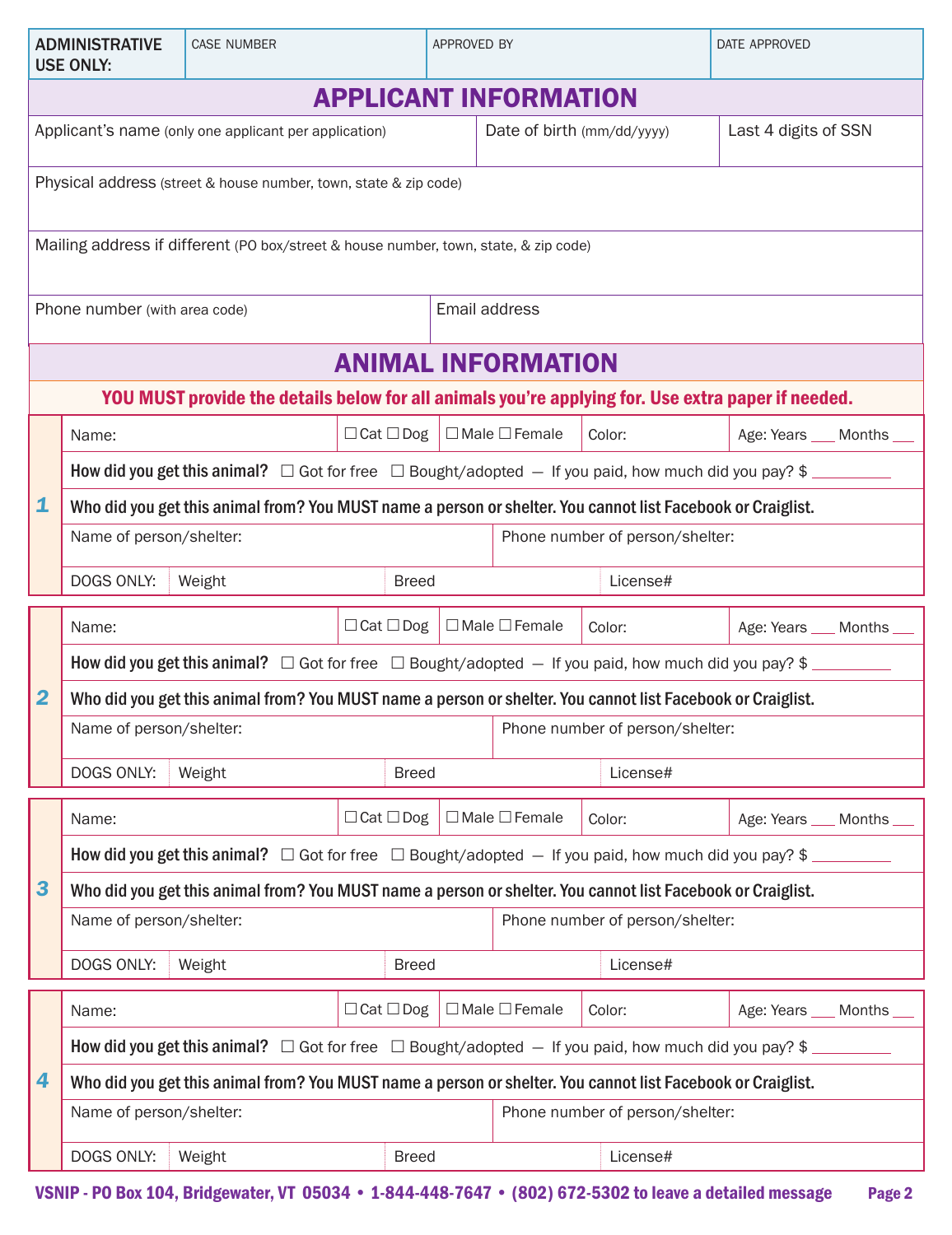| <b>GENERAL INFORMATION</b>                                                                                                                                                                                                                                                                                                                                                                          |                                                                   |                                                      |                      |    |  |  |  |  |  |
|-----------------------------------------------------------------------------------------------------------------------------------------------------------------------------------------------------------------------------------------------------------------------------------------------------------------------------------------------------------------------------------------------------|-------------------------------------------------------------------|------------------------------------------------------|----------------------|----|--|--|--|--|--|
| 1. Where did you get this application?                                                                                                                                                                                                                                                                                                                                                              |                                                                   |                                                      |                      |    |  |  |  |  |  |
| How many animals have you had spayed or neutered with help from VSNIP? #<br>2.                                                                                                                                                                                                                                                                                                                      |                                                                   |                                                      |                      |    |  |  |  |  |  |
| How many companion animals do you own that are still not spayed or neutered? cats _____<br>З.<br>dogs                                                                                                                                                                                                                                                                                               |                                                                   |                                                      |                      |    |  |  |  |  |  |
| How many people in the household are under the age of 18?<br>4.                                                                                                                                                                                                                                                                                                                                     |                                                                   |                                                      |                      |    |  |  |  |  |  |
| <b>OTHER HOUSEHOLD MEMBERS 18+</b>                                                                                                                                                                                                                                                                                                                                                                  |                                                                   |                                                      |                      |    |  |  |  |  |  |
| Provide the details below for all other household members age 18 and over. Use extra paper if necessary.                                                                                                                                                                                                                                                                                            |                                                                   |                                                      |                      |    |  |  |  |  |  |
| <b>Full Name</b>                                                                                                                                                                                                                                                                                                                                                                                    |                                                                   | Date of birth (mm/dd/yyyy)                           | Last 4 digits of SSN |    |  |  |  |  |  |
| <b>Full Name</b>                                                                                                                                                                                                                                                                                                                                                                                    |                                                                   | Date of birth (mm/dd/yyyy)                           | Last 4 digits of SSN |    |  |  |  |  |  |
| <b>Full Name</b>                                                                                                                                                                                                                                                                                                                                                                                    |                                                                   | Date of birth (mm/dd/yyyy)                           | Last 4 digits of SSN |    |  |  |  |  |  |
| <b>BENEFITS/HOUSEHOLD INCOME</b>                                                                                                                                                                                                                                                                                                                                                                    |                                                                   |                                                      |                      |    |  |  |  |  |  |
| Does anyone in your household get one of the benefits listed in section A below? □ Yes □ No<br>• If the answer is YES, complete Section A. • If the answer is NO, complete Section B. • DON'T DO BOTH.                                                                                                                                                                                              |                                                                   |                                                      |                      |    |  |  |  |  |  |
| <b>Section A: Public Benefits</b><br>YOU MUST SEND ONE OF THE SUPPORTING DOCUMENTS BELOW                                                                                                                                                                                                                                                                                                            |                                                                   |                                                      |                      |    |  |  |  |  |  |
| Check ONE benefit that someone in your household gets and send a supporting document. Make sure it's<br>dated within the past 60 days of the date on your application. Send a copy as originals will not be returned.                                                                                                                                                                               |                                                                   |                                                      |                      |    |  |  |  |  |  |
| $\Box$ 3SquaresVT<br>$\Box$ Essential Person<br>$\Box$ Fuel Assistance $\Box$ Reach Up                                                                                                                                                                                                                                                                                                              | Letter from DCF's Economic Services Division (ESD) confirming the |                                                      |                      |    |  |  |  |  |  |
| Section 8: Rental Assistance                                                                                                                                                                                                                                                                                                                                                                        | Letter confirming Section 8 assistance - VSHA: (802) 828-3295     |                                                      |                      |    |  |  |  |  |  |
| □ Women, Infants & Children (WIC)                                                                                                                                                                                                                                                                                                                                                                   |                                                                   | Letter confirming WIC benefits - VDH: 1-800-649-4357 |                      |    |  |  |  |  |  |
| <b>Section B: Household Income</b>                                                                                                                                                                                                                                                                                                                                                                  | YOU MUST SEND SUPPORTING DOCUMENTS*                               |                                                      |                      |    |  |  |  |  |  |
| Include the GROSS monthly income (before deductions such as taxes) for all members of your household.<br>Household = one or more related/non-related persons living as one economic unit.                                                                                                                                                                                                           |                                                                   |                                                      |                      |    |  |  |  |  |  |
| a. Wages, salaries, tips, etc.                                                                                                                                                                                                                                                                                                                                                                      |                                                                   |                                                      |                      |    |  |  |  |  |  |
| b. Self-employment income (e.g., childcare, farming, carpentry, lawn care or logging)                                                                                                                                                                                                                                                                                                               |                                                                   |                                                      |                      |    |  |  |  |  |  |
| C. Unemployment compensation/Worker's compensation                                                                                                                                                                                                                                                                                                                                                  |                                                                   |                                                      |                      |    |  |  |  |  |  |
| d. Social Security (SSA and SSI)                                                                                                                                                                                                                                                                                                                                                                    |                                                                   |                                                      |                      | \$ |  |  |  |  |  |
| e. Veteran's benefits                                                                                                                                                                                                                                                                                                                                                                               |                                                                   |                                                      |                      |    |  |  |  |  |  |
| f. Pension or retirement benefits                                                                                                                                                                                                                                                                                                                                                                   |                                                                   |                                                      |                      |    |  |  |  |  |  |
| g. Child support, alimony                                                                                                                                                                                                                                                                                                                                                                           |                                                                   |                                                      |                      |    |  |  |  |  |  |
| h. Other income (e.g., room rent)                                                                                                                                                                                                                                                                                                                                                                   |                                                                   |                                                      |                      |    |  |  |  |  |  |
| Total Income (add lines a through h)<br>A total is required to determine your eligibility                                                                                                                                                                                                                                                                                                           |                                                                   |                                                      |                      |    |  |  |  |  |  |
| *You must include income for all household members, whether they worked full time or part time. Send supporting<br>documents that show GROSS income for the past 30 days (e.g., pay stubs, check stubs, copies of checks, bank<br>statements and letters from employers). If you are self-employed, provide proof of income for the past 30 days.<br>Send COPIES as originals will not be returned. |                                                                   |                                                      |                      |    |  |  |  |  |  |